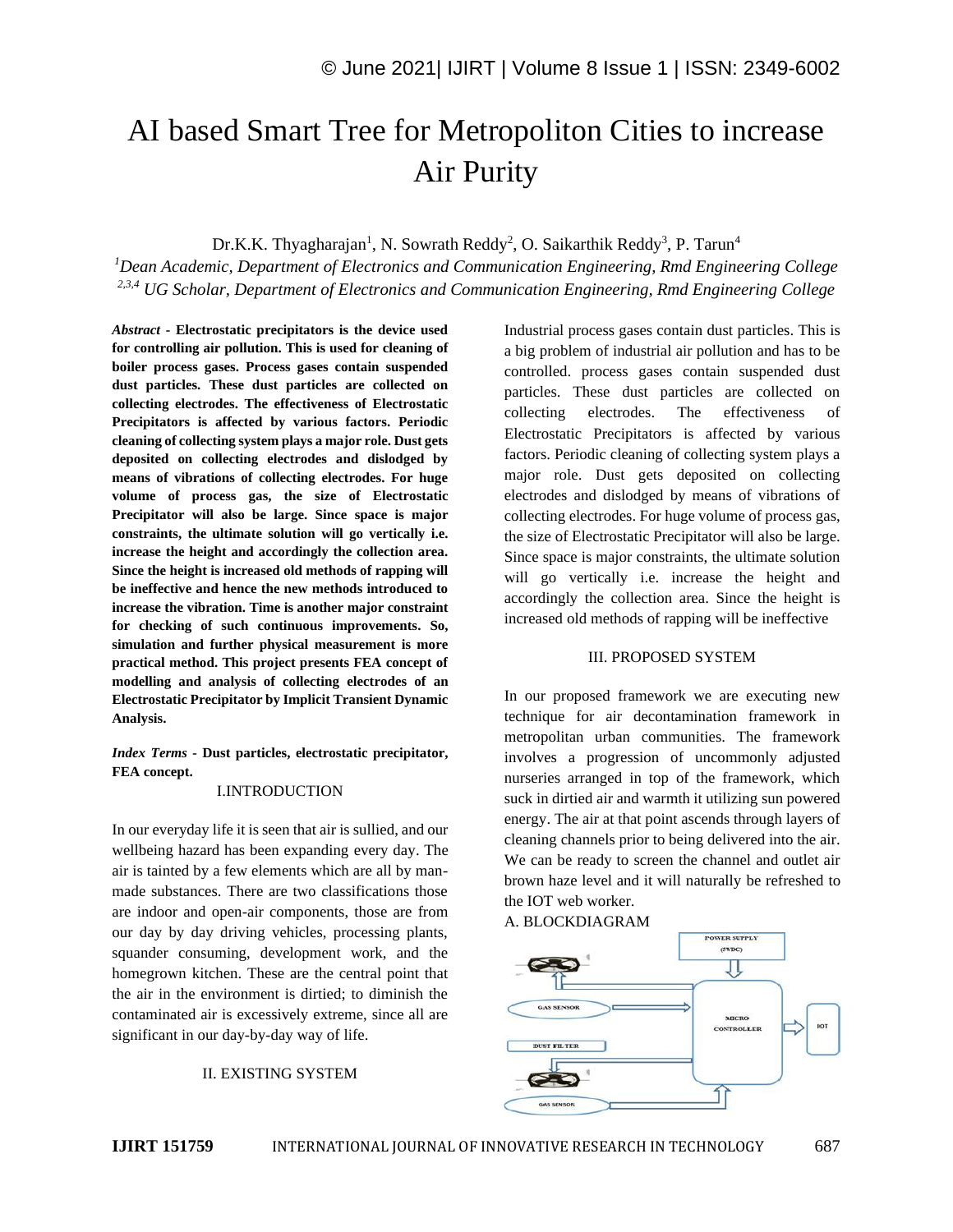## IV. HARDWARE REQUIREMENTS

## A. MICROCONTROLLER

Arduino Uno is a microcontroller board dependent on the ATmega328P. It has 14 advanced info/yield pins (of which 6 can be utilized as PWM yields), 6 simple data sources, a 16 MHz quartz precious stone, a USB association, a force jack, an ICSP header and a reset button. It contains all that expected to help the microcontroller; basically interface it to a PC with a USB link or force it with an air conditioner to-DC connector. Arduino Uno has various offices for speaking with a PC, another Arduino board, or other microcontrollers



**Arduino UNO** 

#### B. POWER SUPPLY

The air conditioner voltage, regularly 220V rms, is associated with a transformer, which steps that air conditioner voltage down to the level of the ideal dc yield. A diode rectifier at that point gives a full-wave amended voltage that is at first separated by a straightforward capacitor channel to create a dc voltage. This subsequent dc voltage as a rule has some wave or ac voltage variety.A controller circuit eliminates the waves and furthermore stays as before dc esteem regardless of whether the info dc voltage differs, or the heap associated with the yield dc voltage changes. This voltage guideline is normally acquired utilizing one of the well known voltage controller IC units.

### C.GAS SENSOR

MQ-8 gas sensor created by miniature AL2O3 ceramic cylinder, Tin Dioxide (SnO2) delicate layer, estimating terminal and warmer are fixed into a covering made by plastic and tempered steel net. MQ-8 gas sensor has high affectability to hydrogen gas and has against impedance to gases. The wrapped MQ-8 have 6 pin, 4 of them are utilized to get signals, and other 2 are utilized for giving warming current. The MQ-8 gas module is mounted on a pcb board which has a working voltage of 5VDC. The sensor yield esteems can be get through both simple and computerized.



#### D.IOT

The Web of things (IoT) is the organization of regular articles — actual things inserted with hardware, programming, sensors, and availability empowering information trade. Essentially, a little arranged PC is appended to a thing, permitting data trade to and from that thing. Be it lights, toaster ovens, coolers, window boxes, watches, fans, planes, trains, cars, or whatever else around you, a little organized PC can be joined with it to acknowledge input (particularly object control) or to accumulate and create educational yield (commonly object status or other tactile information). This implies PCs will be pervading everything around us — universal implanted registering gadgets, extraordinarily recognizable, interconnected across the Web. On account of minimal effort, networkable microcontroller modules, the Web of things is truly beginning to take off.



#### V. SOFTWARE REQUIREMENTS

#### A. EMBEDDED C:

Embedded C is intended to connect the presentation befuddle between Standard C and the implanted equipment and application engineering. It expands the C language with the natives that are required by signalpreparing applications and that are generally given by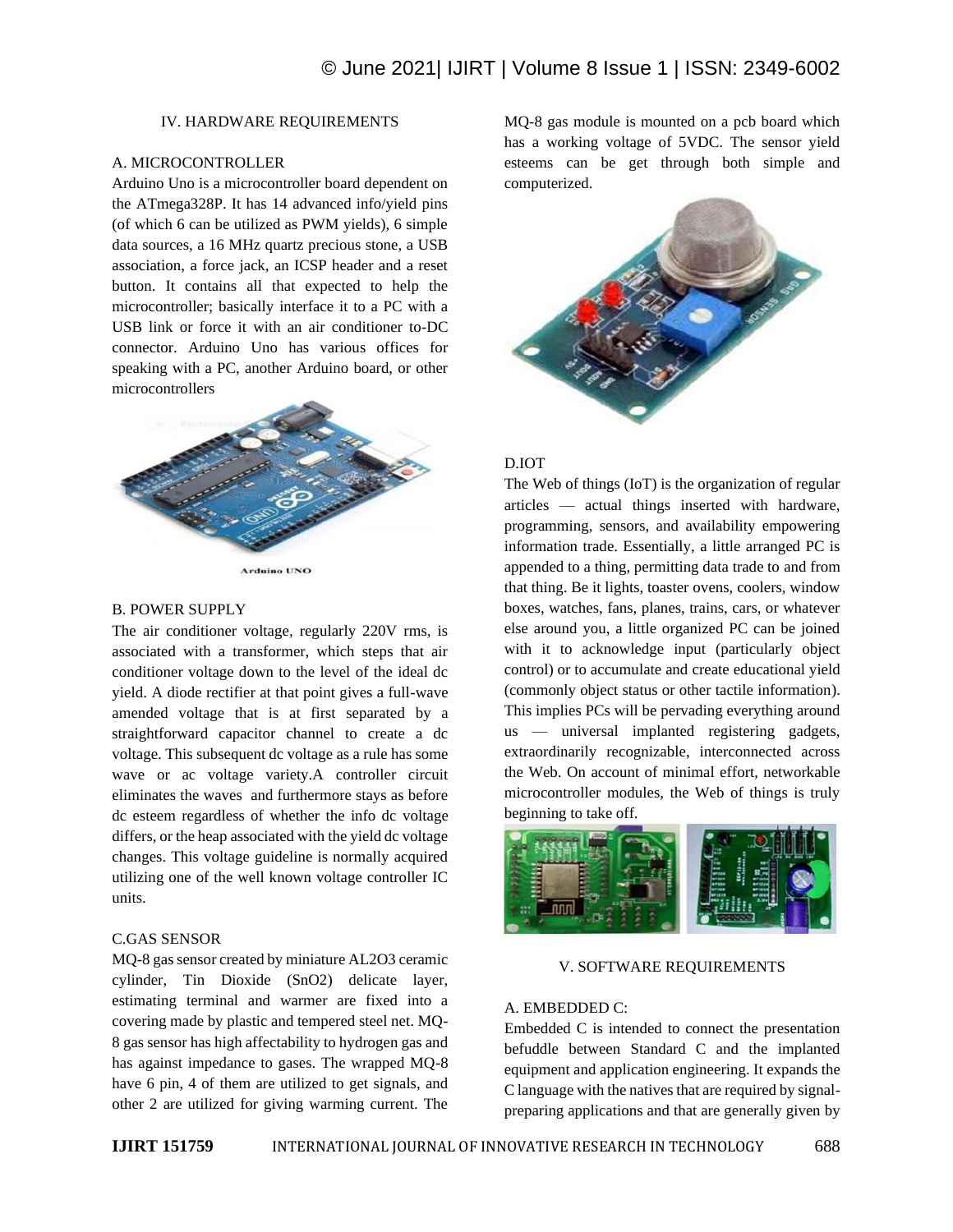DSP processors. The plan of the help for fixed-point information types and named address spaces in Embedded C depends on DSP-C. DSP-C [1] is an industry-planned expansion of C with which experience was acquired since 1998 by different DSP makers in their compilers. For the improvement of DSP-C by

ACE (the organization three of us work for), participation was looked for with inserted application planners and DSP producers. The Embedded C particular stretches out the C language to help unsupported installed processors in abusing the different location space usefulness, client characterized named address spaces, and direct admittance to processor and I/O registers. These highlights are regular for the little, inserted processors utilized in most customer items. The highlights presented by Embedded Care fixed-point and immersed number- crunching, portioned memory spaces, and equipment I/O tending to. The portrayal we present here addresses the expansions from a language-plan point of view, instead of the developer or processor design viewpoint.

## MULTIPLE ADDRESS SPACE:

Installed C backings the different location spaces found in most inserted frameworks. It gives a conventional component to C applications to straightforwardly access (or guide onto) those individual processor guidelines that are intended for ideal memory access. Named address spaces utilize a solitary, straightforward way to deal with gathering memory areas into useful gatherings to help MAC cradles in DSP applications, actual separate memory spaces, direct admittance to processor registers, and client characterized address spaces.

The Embedded C expansion upholds characterizing both the normal various location space incorporated into a processor's engineering and the applicationexplicit location space that can help characterize the answer for an issue. Implanted C uses address space qualifiers to distinguish explicit memory spaces in factor presentations. There are no predefined watchwords for this, as the real memory division is left to the execution. For instance, expect to be that X and Y are memory qualifiers.

Arduino can detect the climate by getting contribution from an assortment of sensors and can influence its environmental factors by controlling lights, engines, and different actuators. The microcontroller on the board is customized utilizing the ArduinO programming language (in light of Wiring) and the Arduino advancement climate (in view of Processing). Arduino undertakings can be independent, or they can speak with programming on running on a PC (for example Streak, Processing, MaxMSP).

Arduino is a cross-platoform program. You will need to adhere to various guidelines for your own OS. Keep an eye on the Arduino site for the most recent directions. http://arduino.cc/en/Guide/HomePage Whenever you have downloaded/unfastened the arduino IDE, you can plug the Arduino to your PC through USB cable

## THE POWER PINS:

VIN. The info voltage to the Arduino board when it's utilizing an outer force source (rather than 5 volts from the USB association or other managed power source). You can supply voltage through this pin, or, if providing voltage by means of the force jack, access it through this pin.

5V. The managed power supply used to control the microcontroller and different segments on the board. This can come either from VIN through a non-board controller or be provided by USB or another directed 5V inventory.

3V3.A3.3volt supply generated by the on-board regulator. Maximum current draw is 50mA.GND. Ground pins.

## VI-RESULTS

## A. HARDWARE



# B. ARDUINO ADE